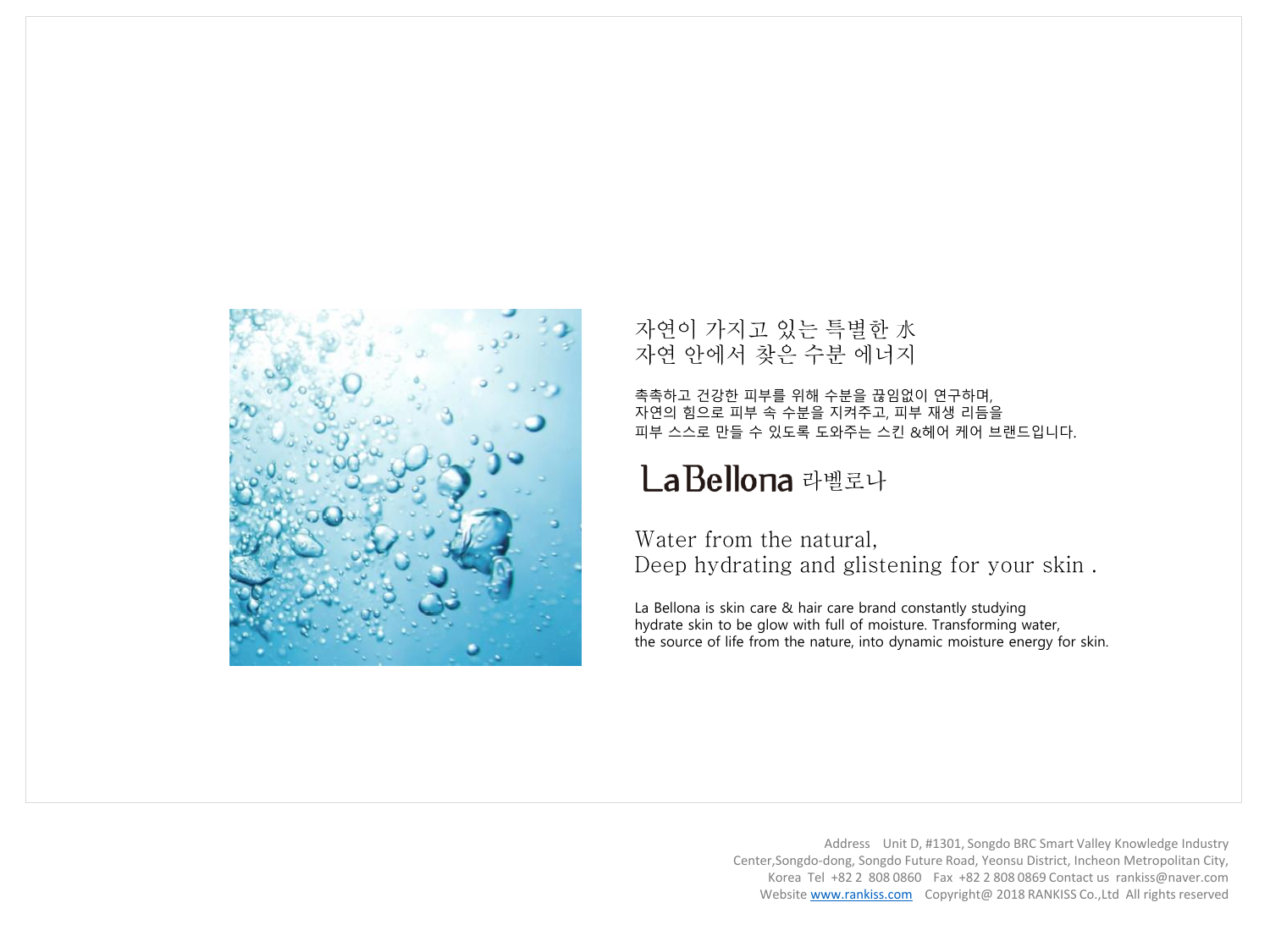

## 8X 워터 라이트 크림 50ml,300ml

3중 보습.미백 기능성 수분 크림

깊은 수분감으로 피부 속 수분을 채워주고, 민감한 피부를 진정시켜주는 3중 보 습 & 미백 기능성 수분 크림.달팽이점액 추출물과 비피다발효용해물이 피부 속 영양은 채워주고, 피부 결 사이사이를 촉촉하게 채워줍니다.

+12시간 보습력 +72시간 수분 홀딩 효과 테스트 통과 +피부 저자극 평가 인체적용시험 통과

#### 8X Water –light cream 50ml,300ml

(Deep hydration moisturizing & beneficial to the skin brightening facial cream)

All in one facial cream for the special skin care. The cream offers high level of hydration and nourishment to skin. Softening and improving the skin texture by natural ingredients. Help skin soothes for the skin irritated by external pollutants and lightens up the skin tone with deep moisturizing.

- +12 hours moisturizing power test passed
- +71 hours water holding effect test passed
- + Evaluation of low skin irritation test passed



## 8X 워터 라이트 크림 마스크 25g X 5ea

3중 보습.미백 기능성 크림 에센스 극세사 페이셜 마스크

피부 결 사이사이 부드러운 크림 제형의 에센스가 건조한 피부 속 수분을 채워 주는 미백 기능성 크림 마스크. 특허 받은 극세사 원단으로 피부 밀찰력이 우수 하며, 해양심층수와 달팽이점액추출물이 피부 수분 발런스를 맞춰줍니다.

#### 8X Water –light cream mask 25g X 5ea

(hydration moisturizing & beneficial to the skin brightening cream essence type facial sheet mask)

Cream essence type facial mask, made with ultra – fiber sheet. The mask offers high level of hydration and nourishment to skin. Softening and improving the skin texture by natural ingredients. Help skin soothes and lightens up the skin tone with deep moisturizing. The special facial sheet help skin bends and deliver excellent ongoing active ingredients to the skin while using the mask.